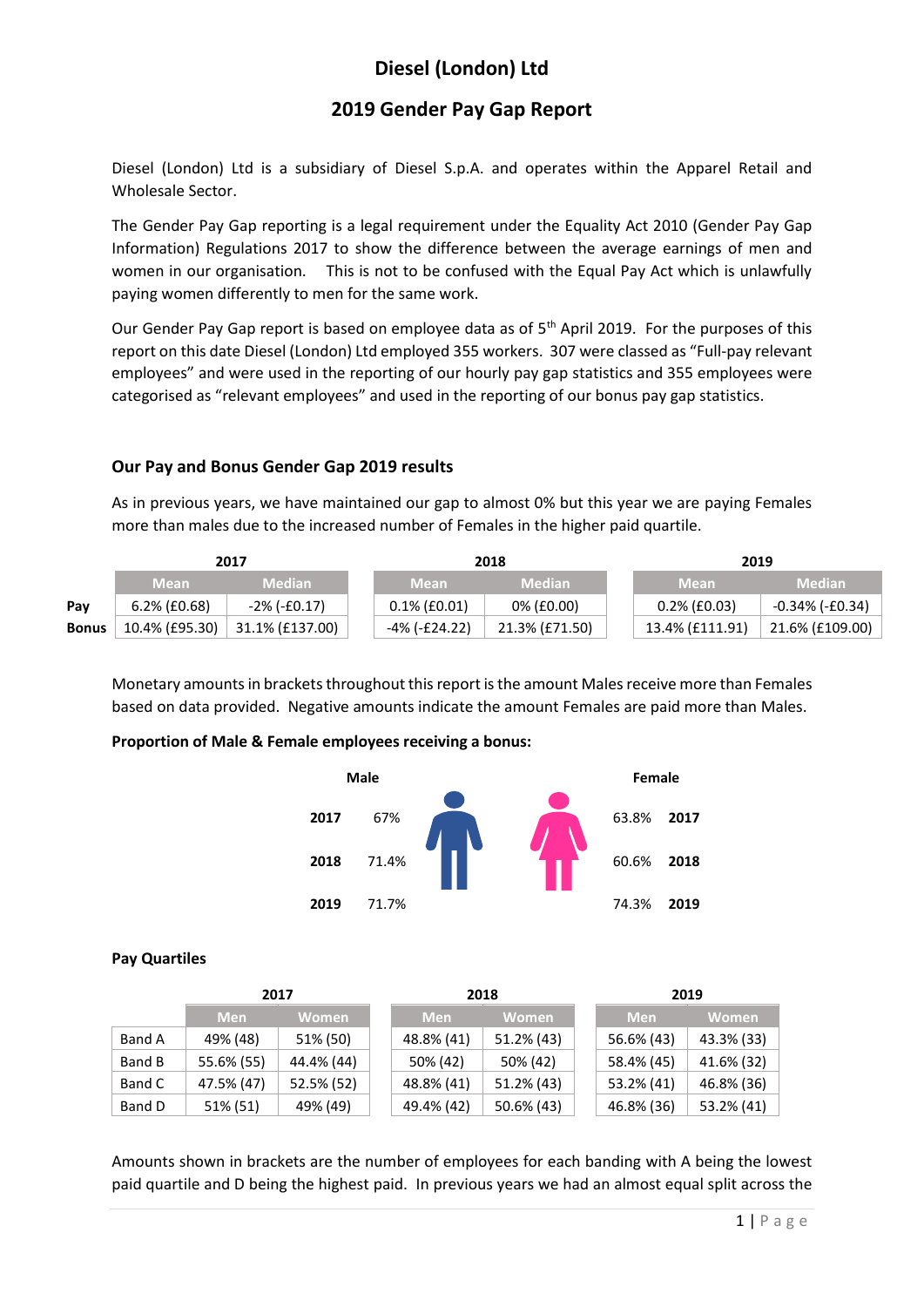business in each band, however in 2019 the dynamics have changed. We have less women working within the business, but we have seen an increase of women in the higher quartile compared to Men. The other bands also show a shift, with more men in Bands A-C compared to women

#### **What do our results mean?**

As in previous years, Diesel (London) Ltd results are still significantly lower than organisations in the same industry with similar financial turnover and headcount.

Although our Mean pay gap has increased by 0.1% to 0.2% this year, our Median pay gap has decreased by -3.4% which is due to our Male/Female ratio within the higher Pay Quartile shifting in favour of women which has resulted in us having a negative pay gap as we did in 2017. However, our Mean and Median pay gap remains low in comparison to the National Statistics benchmark figures shown below which highlights how impressive our pay gap results are within the Wholesale and Retail Sector.

|              | 2017        |               |             | 2018          | 2019        |               |  |
|--------------|-------------|---------------|-------------|---------------|-------------|---------------|--|
|              | <b>Mean</b> | <b>Median</b> | <b>Mean</b> | <b>Median</b> | <b>Mean</b> | <b>Median</b> |  |
| Pay          | 19.9%       | 18.7%         | 18.9%       | 17.9%         | 18.4%       | 17.8%         |  |
| <b>Bonus</b> | 71.4%       | 70.2%         | 66%         | 63.6%         | 67.3%       | 61.4%         |  |

#### **Pay**

Our workforce is split between Head Office (11%) and Retail (89%).

63% of our retail employees are either Sales Advisors or Retail Sales Executives who are paid a fixed hourly rate, depending on position and location in the UK. All other Retail employee's salary is based on position, experience and length of service.

Within Head Office, although our Management Team is male heavy, overall, we have a larger female workforce, which is made up of 15 Males and 25 Females. The Female workforce in Head Office, although not all management are specialists in their field therefore generating a higher salary. Due to this the average pay between Men and Women in Head Office is slightly higher for Women.

Our Retail Management Team is almost equally balanced between Male and Female employees. Although we have the same number of Male and Female Store Managers(14 each); we have a greater number of Senior Female Store Managers which would place them in the upper 2 quartiles. Store management in general, although male heavy like Head Office, still shows that the overall average pay for women is slightly higher due to seniority within the business.

Our management team's ratios are broken down in more detail below:

- Head Office Management Team = 16 employees
	- $\circ$  Males = 63%
	- $\circ$  Females = 38%

*Within this 50% of our Senior management is female*

- Retail Management Team = 81 employees
	- $\circ$  Males = 53%
	- $\circ$  Females = 47%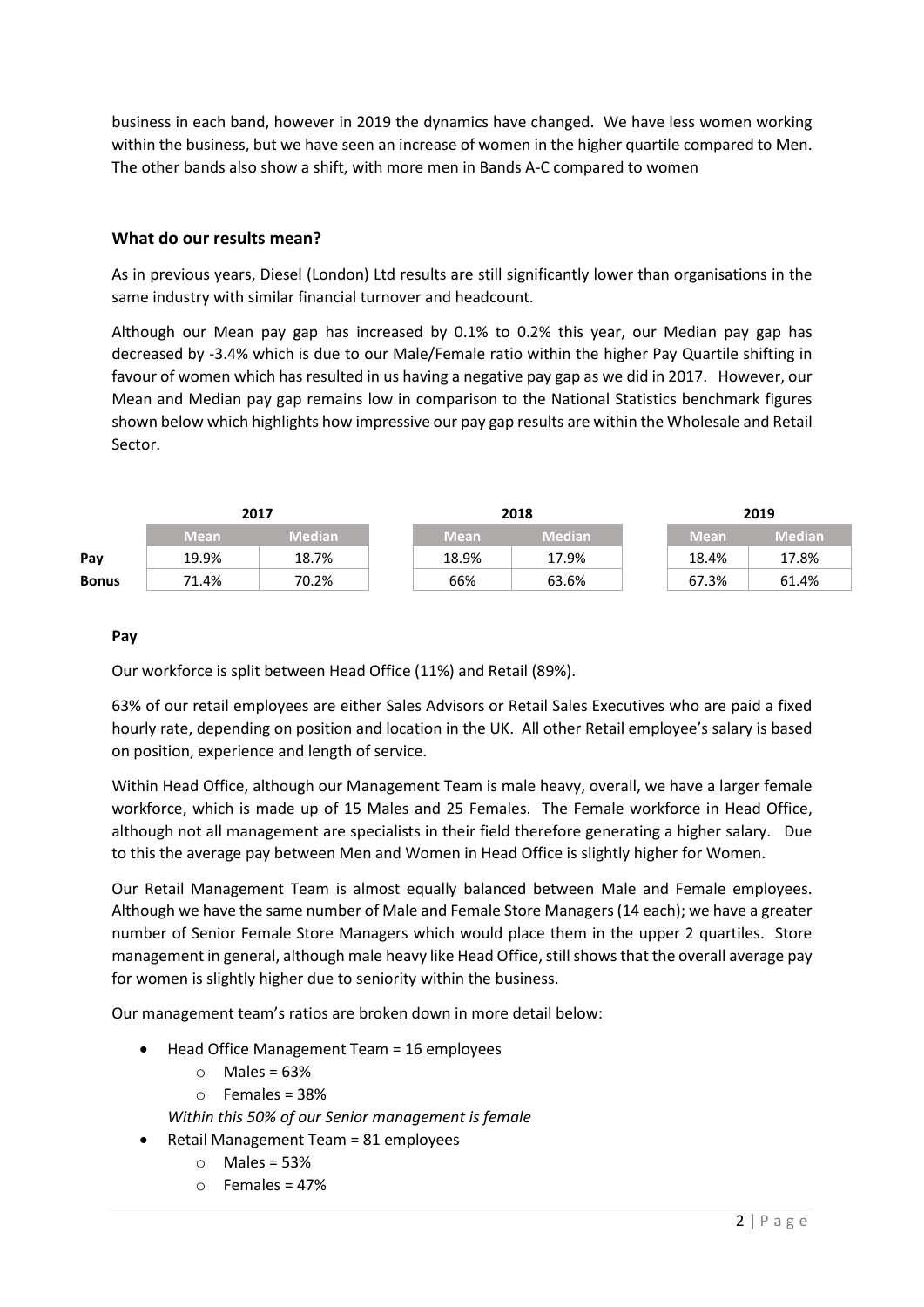Other factors which have also contributed to our results in 2019 include:

- Salary budgets reviewed to guarantee salaries are fair and competitive in a struggling retail environment.
- Annual salary increases awarded based on performance over the year, measured through our appraisal system.
- Levelling of Junior Retail Management Salaries.

The above points have all had an impacted on our hourly mean pay rate (£0.03 paid more to men) and median pay rate (£0.34 paid less to men). Although we no longer have a 0% pay gap, we are still incredibly proud that our mean pay gap has had a minimal increase during this challenging year and we remain a fair and inclusive employer.

#### **Bonus**

Bonus pay gap statistics are for the 12 months period ending with the snapshot date  $5<sup>th</sup>$  April 2019 and is based on data provided for 355 relevant employees.

All employees have the potential to earn a Monthly, Seasonal or Annual Bonus. Diesel (London) Ltd currently operates 3 bonus schemes which are dependent on role and seniority within the business. Parameters are based on Sales targets and Global Business objectives which are set by Senior Management for Head Office Wholesale Sales Executives, Head Office Management Teams and all Retail Staff. All other Head Office employees who are not part of a Sales/Objective bonus scheme are part of a discretionary Company Bonus scheme dependant on KPIs being achieved collectively by the business.

The Head Office bonus scheme is split into 2 monetary banding so that all Wholesale Sales Executives and Management Teams have the same bonus earning potential. All Wholesale Sales Executives are on band 1 and Management teams are on band 2. However, the maximum pay-out is dependent on employees achieving their individual set targets and objectives.

The Retail Management bonus scheme ensures all eligible Retail Managers have the same earning potential based on targets being achieved. Our Retail Management team at the time of the report was made up of 43 males and 38 females.

Monthly bonus payments for Retail Sales Advisors and Retail Sales Executives are influenced by their individual/store targets and based on a % of their earnings, as we have a high turn-over of part time sales staff this has an impact on our bonus pay figures.

Out of the 355 relevant employees, 224 Retail employees achieved bonus during the 12 month period prior to the snap shot date which is split as follows; 120 males and 104 females, this includes individuals who achieved their Management Retail bonus during the year. Although the male/female split was almost equal in 2018, the figures for 2019 are to be expected due to our higher male head count. During the snapshot period for 5<sup>th</sup> April 2019, 120 Retail Sales employees achieved their individual bonus during the month which is split as follows; 62 Males and 58 females which again is to be expected as there were more eligible male retail employees during the period.

Out of a total of 40 Head Office employees, 35 employees received annual bonus during the snap shot period. This is split as follows; 12 males and 23 females.

Due to the increase of Female Head Office bonus earners in 2019 the proportion of men and women receiving bonus has increased over previous years which is impressive considering the challenging